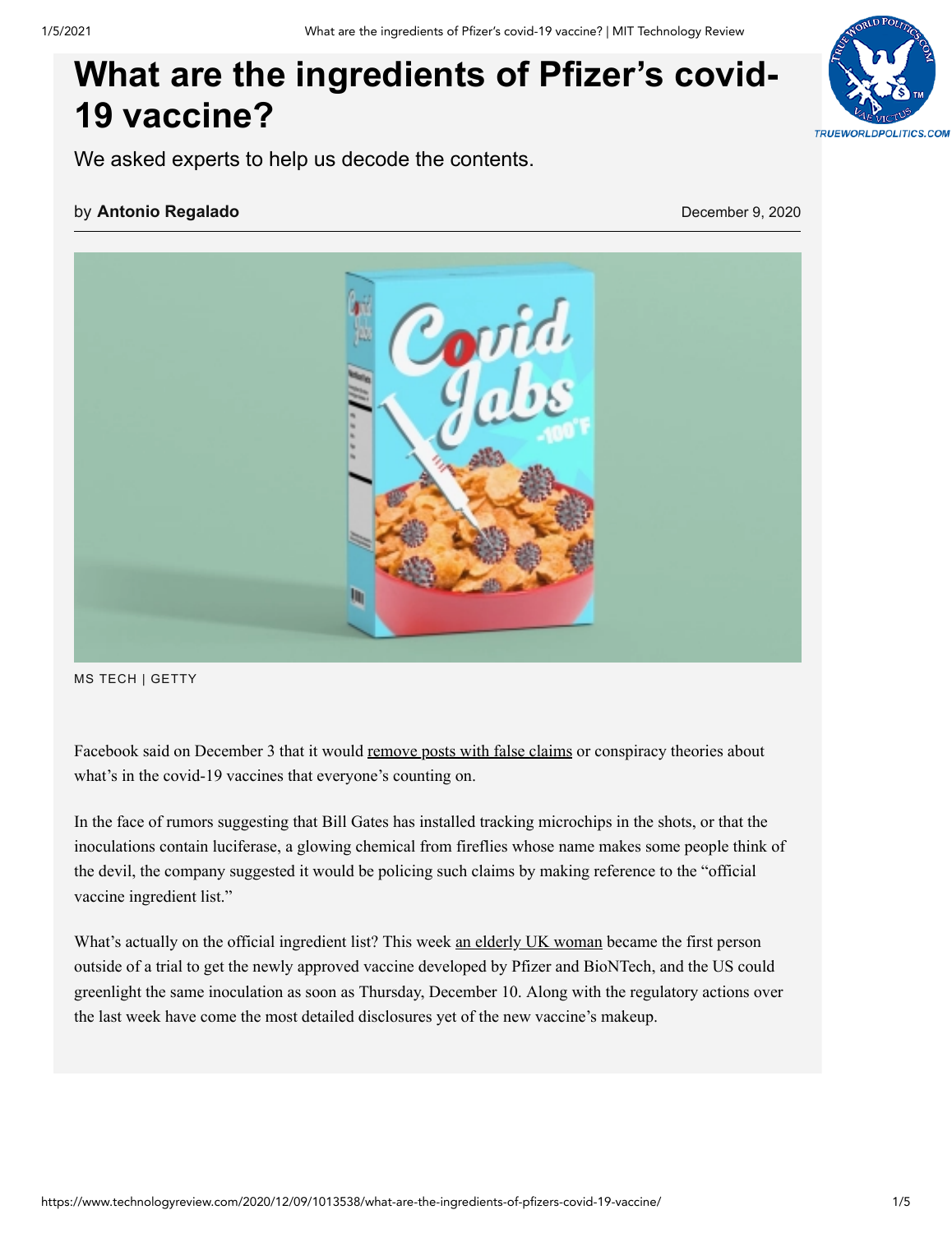Here, for instance, is what the US Food and Drug Administration says is in Pfizer's vaccine:

- **Active Ingredient**
	- nucleoside-modified messenger RNA (modRNA) encoding the viral spike glycoprotein (S) of SARS-CoV-2
- **Lipids**
	- (4-hydroxybutyl)azanediyl)bis(hexane-6,1-diyl)bis (ALC-3015)
	- (2- hexyldecanoate),2-[(polyethylene glycol)-2000]-N,N-ditetradecylacetamide (ALC-0159)
	- 1,2-distearoyl-snglycero-3-phosphocholine (DPSC)
	- o cholesterol
- **Salts**
	- potassium chloride
	- monobasic potassium phosphate
	- sodium chloride
	- basic sodium phosphate dihydrate
- **Other**
	- sucrose

Reading the ingredient list is like looking at the side of a cereal box, except that you need a degree in organic chemistry to understand it. We got help from various scientists and biotech entrepreneurs to understand what each of the ingredients does and make some educated guesses about others.



## Sign up for **The Download** - Your daily dose of what's up in emerging technology



### **The mRNA**

Pfizer's vaccine is the first on the market that consists of actual genetic information from a virus in the form of messenger RNA, or mRNA, a type of molecule whose usual job is to transport copies of genetic instructions around a cell to guide the assembly of proteins. Imagine an mRNA as a long ticker tape carrying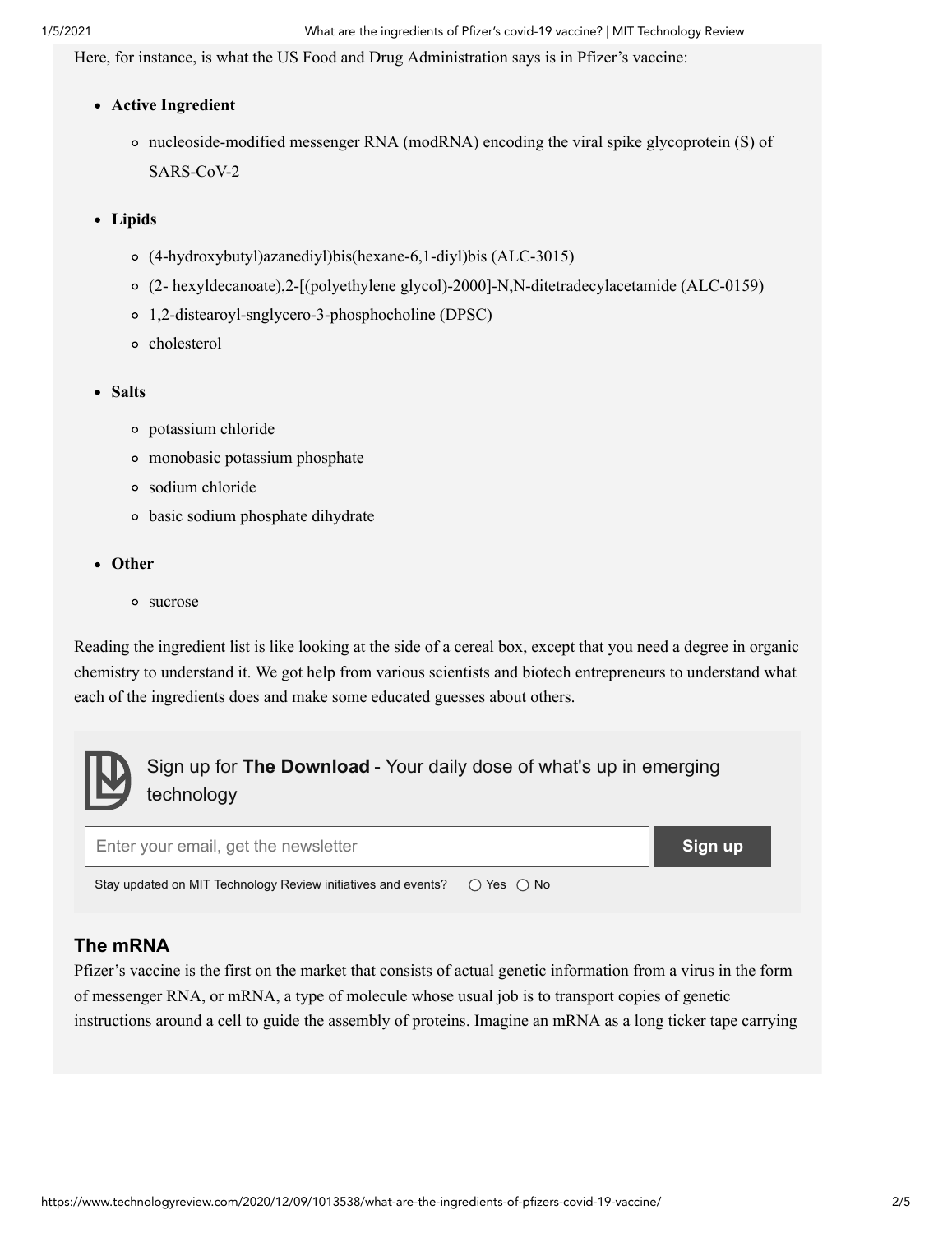instructions. It's fairly delicate stuff, and that's why Pfizer's vaccine needs to be kept at around -100 °F (-73 °C) until it's used.

The new vaccine, delivered as a shot in the arm muscle, contains an RNA sequence taken from the virus itself; it causes cells to manufacture the big "spike" protein of the coronavirus, which the pathogen uses to glom onto a person's cells and gain entry. On its own, without the rest of the virus, the spike is pretty harmless. But your body still reacts to it. This is what leaves you immunized and ready to repel the real virus if it turns up.

The mRNA in the vaccine, to be sure, isn't quite the same as the stuff in your body. That's good, because a cell is full of defenses ready to chop up RNA, especially any that doesn't belong there. To avoid that, what's known as "modified nucleosides" have been substituted for some of the mRNA building blocks.

But Pfizer is holding back a little. The spike gene sequence can be tweaked in small ways for better performance, by means that include swapping letters. We don't think Pfizer has said *exactly*what sequence it is using, or what modified nucleosides. That means the content of the shot may not be 100% public.

#### **The lipids**

The Pfizer vaccine, like one from Moderna, uses lipid nanoparticles to encase the RNA. The nanoparticles are, basically, tiny greasy spheres that protect the mRNA and help it slide inside cells.

These particles are probably around 100 nanometers across. Curiously, that's about the same size as the coronavirus itself.

Pfizer says it uses four different lipids in a "defined ratio." The lipid ALC-0315 is the primary ingredient in the formulation. That's because it's ionizable—it can be given a positive charge, and since the RNA has a negative one, they stick together. It's also a component that can cause side-effects or allergic reactions. The other lipids, one of which is the familiar molecule cholesterol, are "helpers" that give structural integrity to the nanoparticles or stop them from clumping. During manufacturing, the RNA and the lipids are stirred into a bubbly mix to form what the FDA describes as a "white to off-white" frozen liquid.

#### **Salts**

The Pfizer vaccine contains four salts, one of which is ordinary table salt. Together, these salts are better known as phosphate-buffered saline, or PBS, a very common ingredient that keeps the pH, or acidity, of the vaccine close to that of a person's body. You'll understand how important that is if you've ever squeezed lemon juice on a cut. Substances with the wrong acidity can injure cells or get quickly degraded.

#### **Sugar**

The vaccine includes plain old sugar, also called sucrose. It's acting here as a cryoprotectant to safeguard the nanoparticles when they're frozen and stop them from sticking together.

#### **Saline solution**